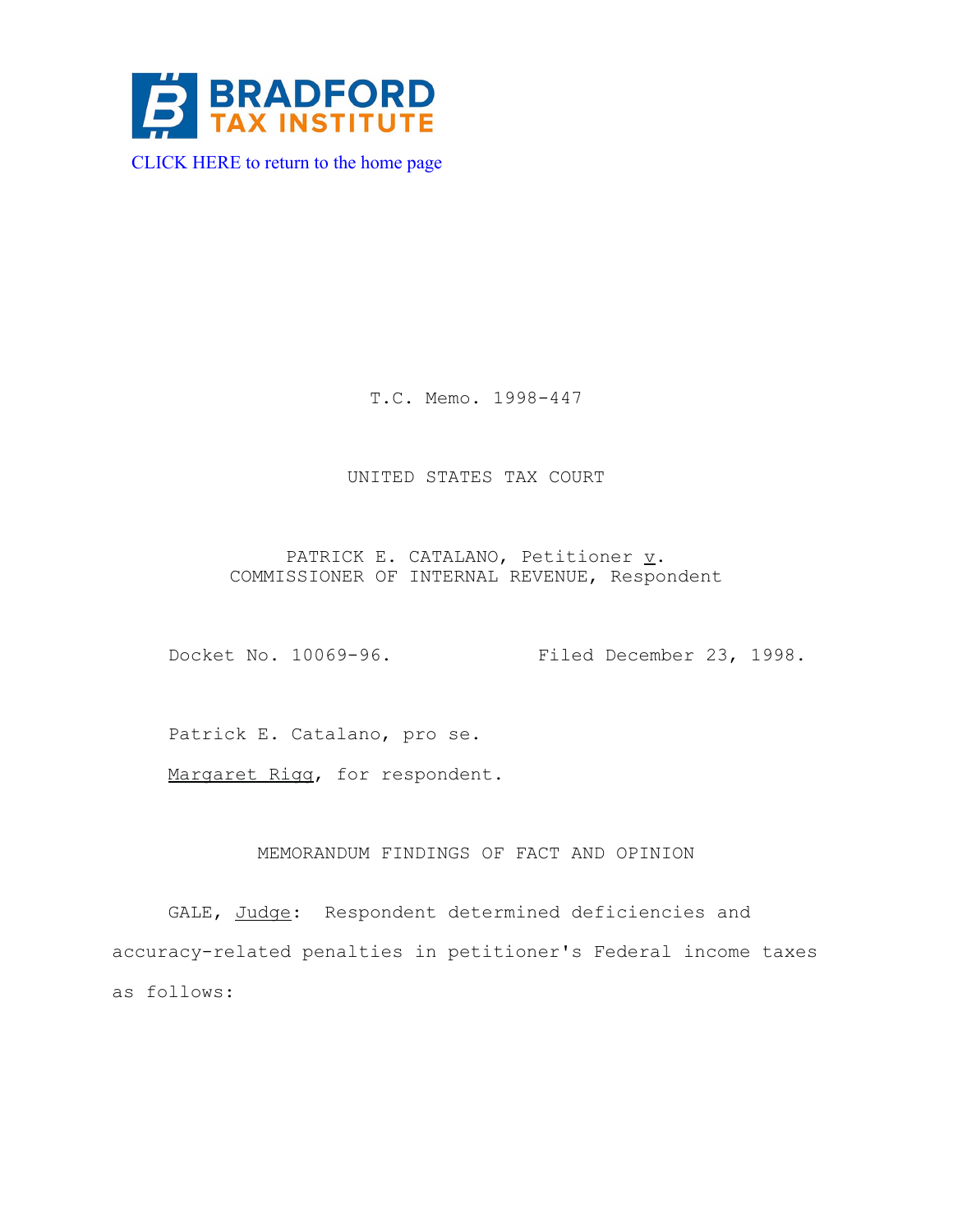| Year | Deficiency | Accuracy-Related Penalty<br>Sec. $6662 (a)^1$ |
|------|------------|-----------------------------------------------|
| 1990 | \$9,743    | \$1,949                                       |
| 1991 | 7,289      | 808                                           |
| 1992 | 26,951     | 5,390                                         |

The issues for decision are: (1) Whether petitioner's S corporation is entitled to deduct lease payments for the use of petitioner's boats; (2) if the answer to the foregoing is in the negative, whether the petitioner may exclude a portion of those lease payments from income; and (3) whether petitioner is subject to the accuracy-related penalties for negligence.

# FINDINGS OF FACT2

Petitioner resided in San Francisco, California, at the time the petition herein was filed. For the years in issue, petitioner was the sole shareholder of an S corporation named Patrick E. Catalano, a Professional Law Corporation.

Petitioner's corporation maintained law offices both in San Francisco and in San Diego, California. Petitioner's clients were primarily from San Francisco, the adjacent Marin County area, or the San Diego area.

 $1$  Unless otherwise indicated, all section references are to the Internal Revenue Code in effect for the years in issue, and all Rule references are to the Tax Court Rules of Practice and Procedure.

 $2^2$  Some of the facts have been stipulated and are so found. The stipulation of facts and attached exhibits are incorporated herein by this reference.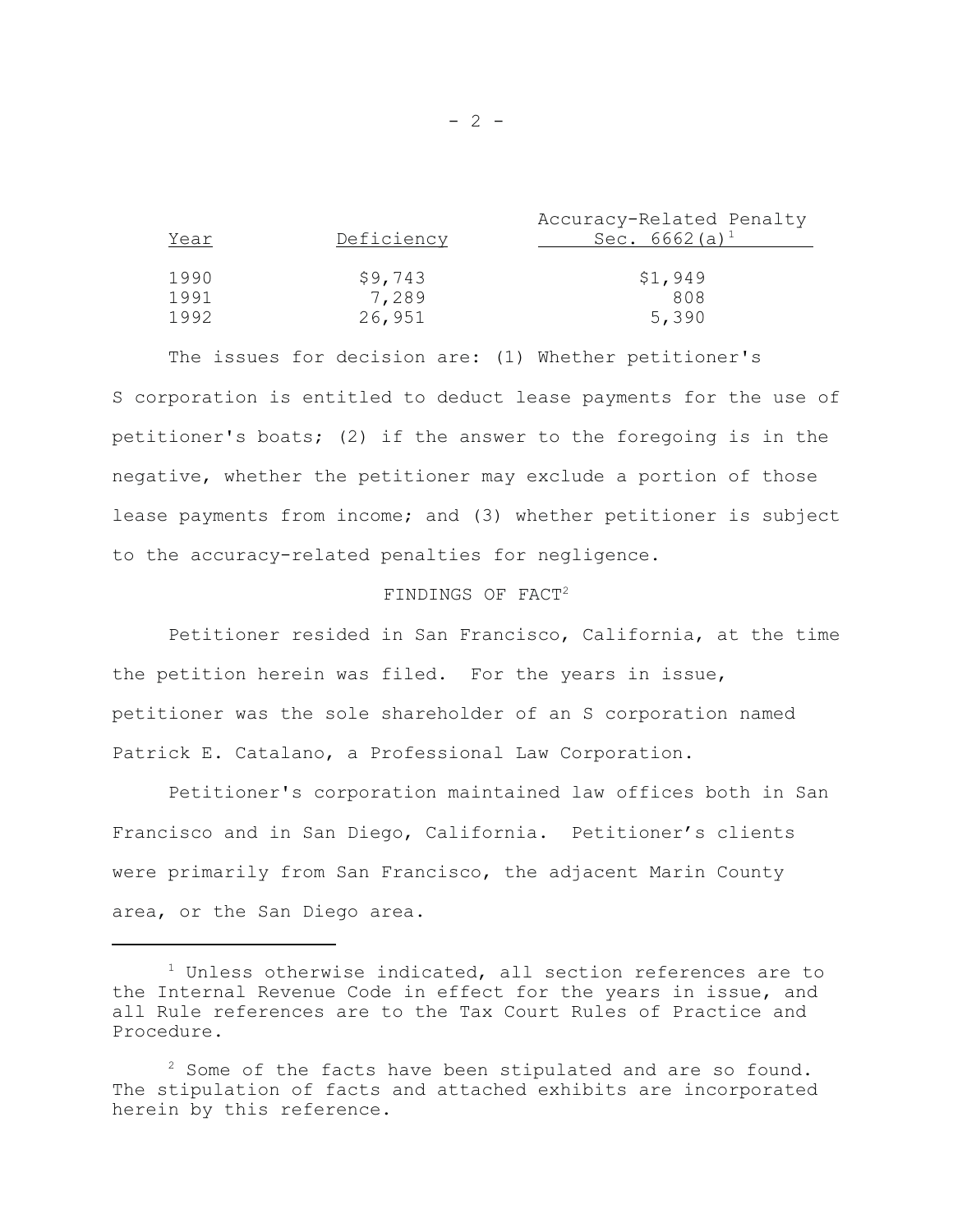Petitioner, as an individual, owned three motorboats which he leased to his corporation for various periods during the years at issue pursuant to written lease agreements executed by petitioner in his individual capacity as lessor and on behalf of his corporation as lessee. From February 25, 1985, through June 30, 1991, petitioner leased a 40-foot Mainship cabin cruiser to the corporation. The Mainship had a galley and bedroom and was equipped with a large television, a stereo, and a radio. Petitioner berthed the Mainship in Sausalito, California (located north of San Francisco in Marin County). From June 25, 1991 through 1992 petitioner leased to his corporation two Donzi powerboats, which petitioner described as "pleasure boats". Petitioner berthed one of the Donzi powerboats in Sausalito and the other in San Diego.

The boats were used mostly on weekends. Petitioner invited clients of his legal practice and potential clients aboard his boats. Business discussions took place on board. Occasionally, the clients were accompanied by their spouses. Petitioner watched television on the Mainship with his guests, and he used the stereo whenever he was on board. He kept three sets of binoculars on board which his guests could use. Occasionally, he served food and beverages to his guests while they were on board. After meeting on the boat, petitioner would take his clients or other business contacts for a ride out on San Francisco Bay. He

- 3 -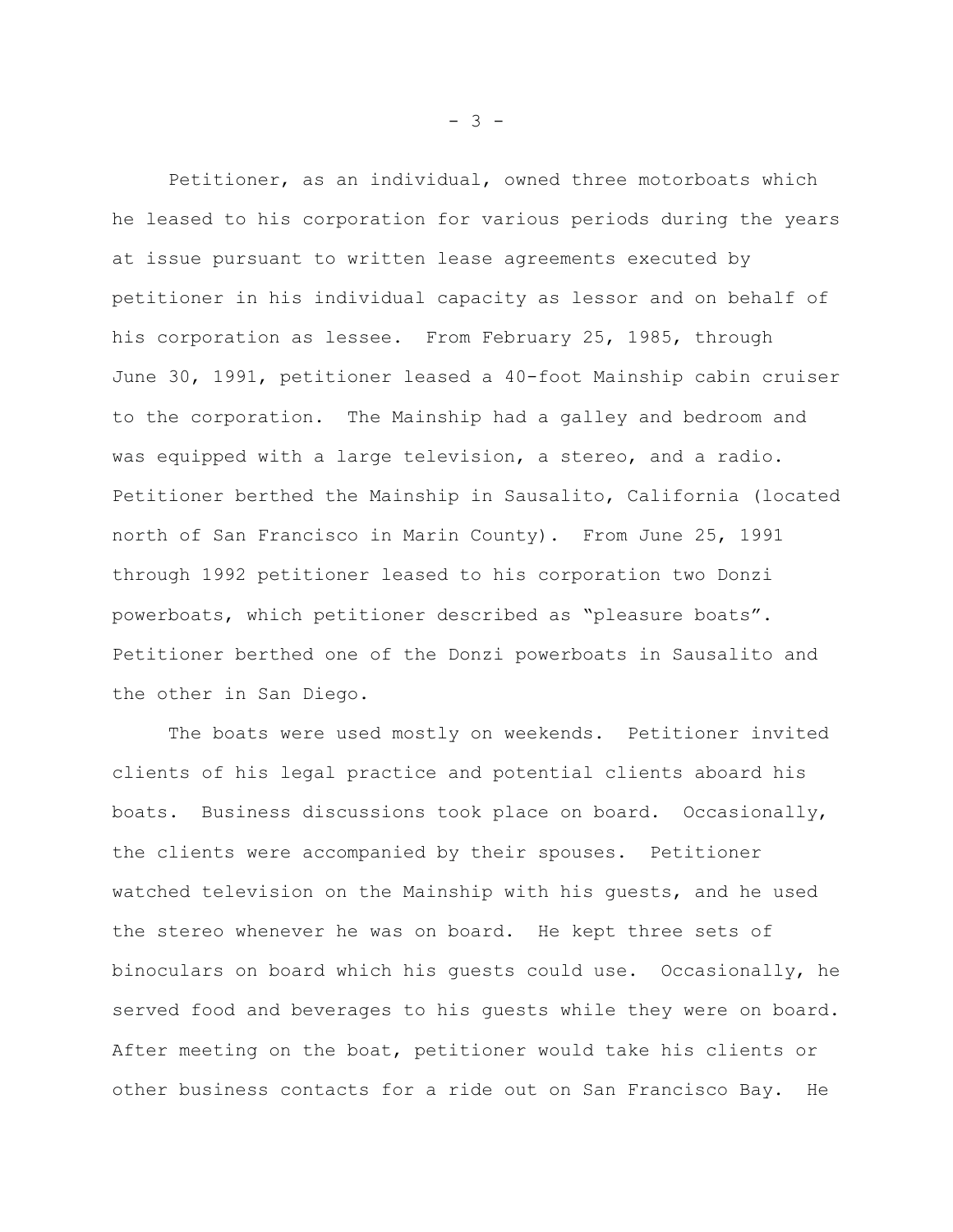taught one client, a Mr. Labruzzo, how to operate one of the boats.

Petitioner reported his corporation's lease payments for the boats as rental income on Schedule E of his individual Federal income tax returns, against which he deducted expenses relating to the boats, including repairs, maintenance, insurance, interest, taxes, docking fees, and depreciation. Petitioner's corporation deducted the boat lease payments on its Federal corporate income tax returns. For its fiscal years, which ended May 31, the corporation reported boat lease expenses in 1990 of \$57,995, in 1991 of \$15,816, and in 1992 of \$110,714 and deducted 80 percent of these amounts, pursuant to section  $274(n)$ . For the same years it reported 1990 income of \$40,346, a 1991 loss of \$218,390, and income in 1992 of \$136,162.

Respondent accepted petitioner's treatment of the boat lease payments and related expenses on Schedule E of his individual returns, but disallowed the corporation's deductions of the lease payments for the years in issue. The disallowances increased the corporation's income, or decreased its losses, by the amounts disallowed. Because an S corporation's income and losses are passed through to its shareholders, the effect of the disallowances was to increase the income, or decrease the loss,

 $- 4 -$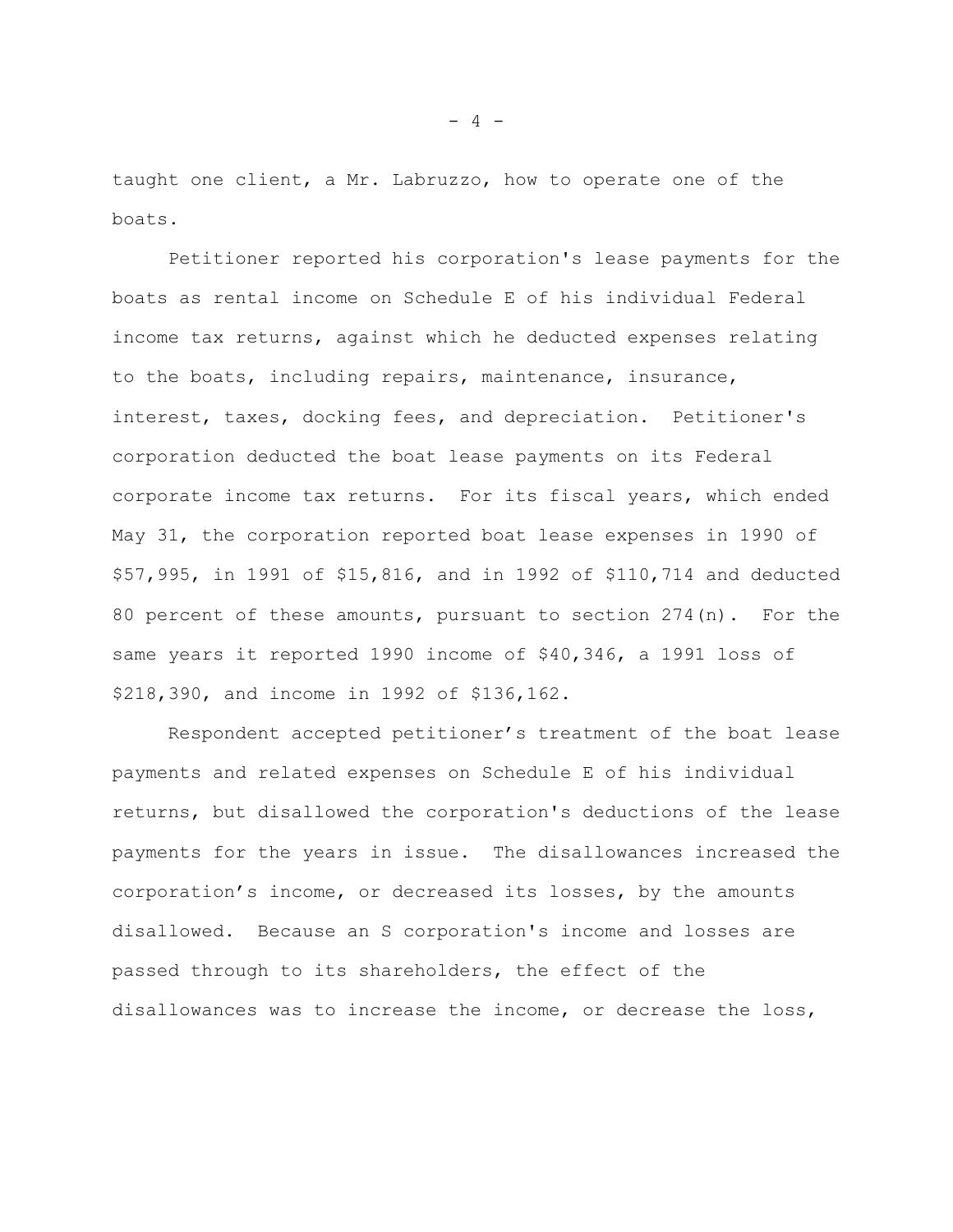that petitioner was required to report on his individual Federal income tax returns for the years in issue.<sup>3</sup>

#### OPINION

In general, section 162 provides for the deductibility of all ordinary and necessary expenses paid or incurred during the taxable year in carrying on a trade or business. However, section 274 prohibits deductions otherwise allowable for expenses paid with respect to a facility used in connection with an activity generally considered to constitute entertainment, amusement, or recreation. Sec.  $274(a)(1)(B)$ ; sec.  $1.274-$ 2(a)(2)(i), Income Tax Regs. The provision of section 274 applicable to entertainment facilities (section  $274(a)(1)(B)$ ) was specifically amended by section 361(a) of the Revenue Act of 1978, Pub. L. 95-600, 92 Stat 2847, to provide a flat prohibition on deductions for such facilities--that is, deductions for entertainment facilities are prohibited without regard to whether the taxpayer can establish that the expenditure was directly related to or associated with the active conduct of his trade or business.

The test of whether an activity is an activity which "is of a type generally considered to constitute entertainment, amusement, or recreation" for purposes of the statute is an

 $- 5 -$ 

 $3$  By operation of a statutory formula, the increase in the amount of petitioner's income also caused a decrease in the amount of allowable itemized deductions for 1991 and 1992.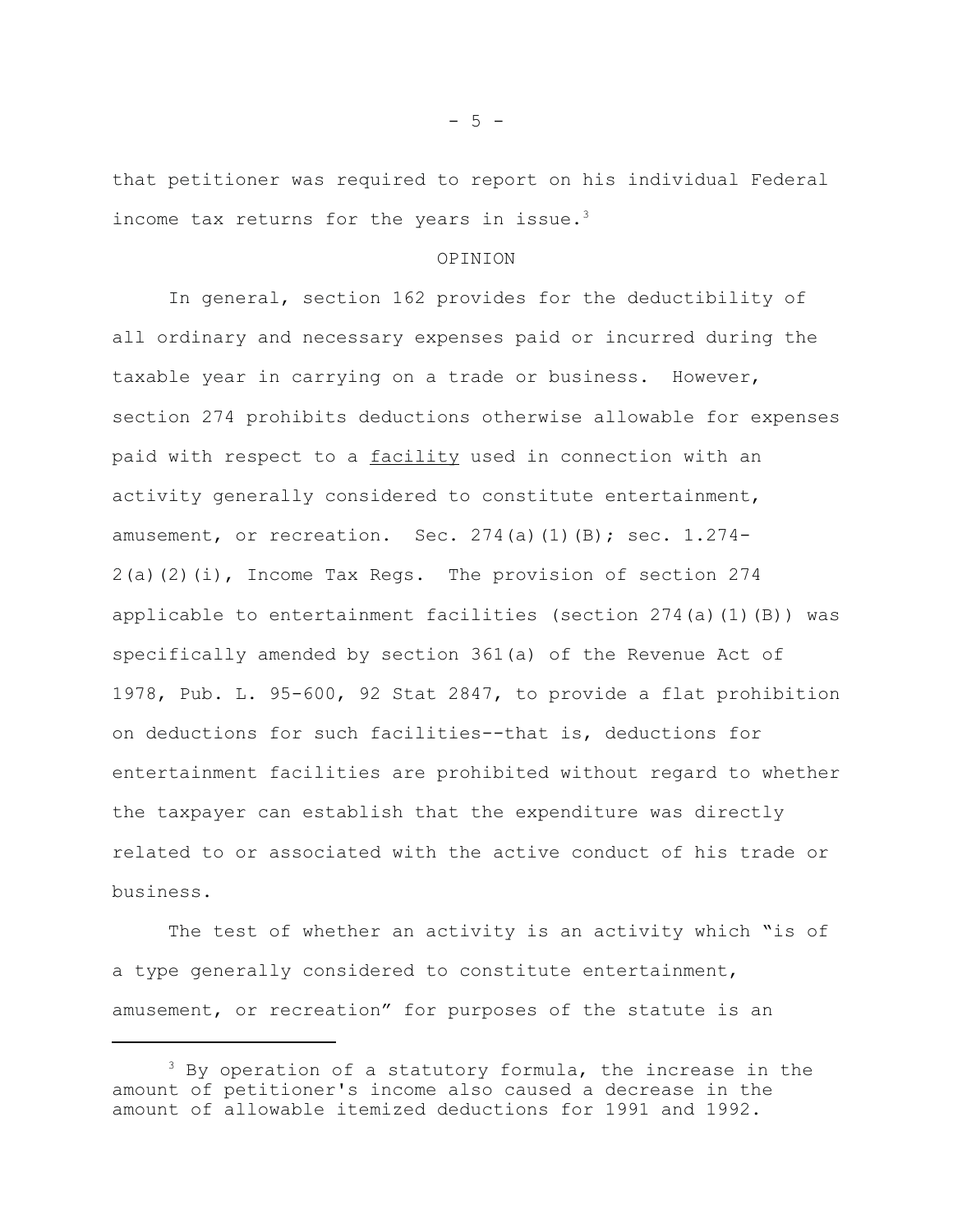objective one. Sec. 1.274-2(b)(1)(ii), Income Tax Regs. That regulation provides:

An objective test shall be used to determine whether an activity is of a type generally considered to constitute entertainment. Thus, if an activity is generally considered to be entertainment, it will constitute entertainment for purposes of  $* * *$  section 274(a) regardless of whether the expenditure can also be described otherwise  $* * *$ . This objective test precludes arguments such as  $* * *$  that an expenditure for entertainment should be characterized as an expenditure for advertising or public relations. \* \* \*

There can be no dispute that, objectively, petitioner's boats, a cabin cruiser and two other "pleasure boats", as he termed them, constitute entertainment facilities. See Rutz v. Commissioner, 66 T.C. 879 (1976); Nicholls, North, Buse Co. v. Commissioner, 56 T.C. 1225 (1971); see also Gordon v. Commissioner, T.C. Memo. 1992-449; Nguyen v. Commissioner, T.C. Memo. 1989-101. Under an objective test, boats such as petitioner's are generally considered to be associated with recreation. Petitioner's own testimony establishes that he used the boats at least in some part for providing entertainment to clients and potential clients. Petitioner has conceded that he invited clients and potential clients aboard his boats, sometimes accompanied by their spouses. On board, although some business discussions may have taken place, petitioner also watched television with his guests and used the stereo. There were three sets of binoculars for his guests' use, and occasionally petitioner served them food and beverages. Petitioner took his

- 6 -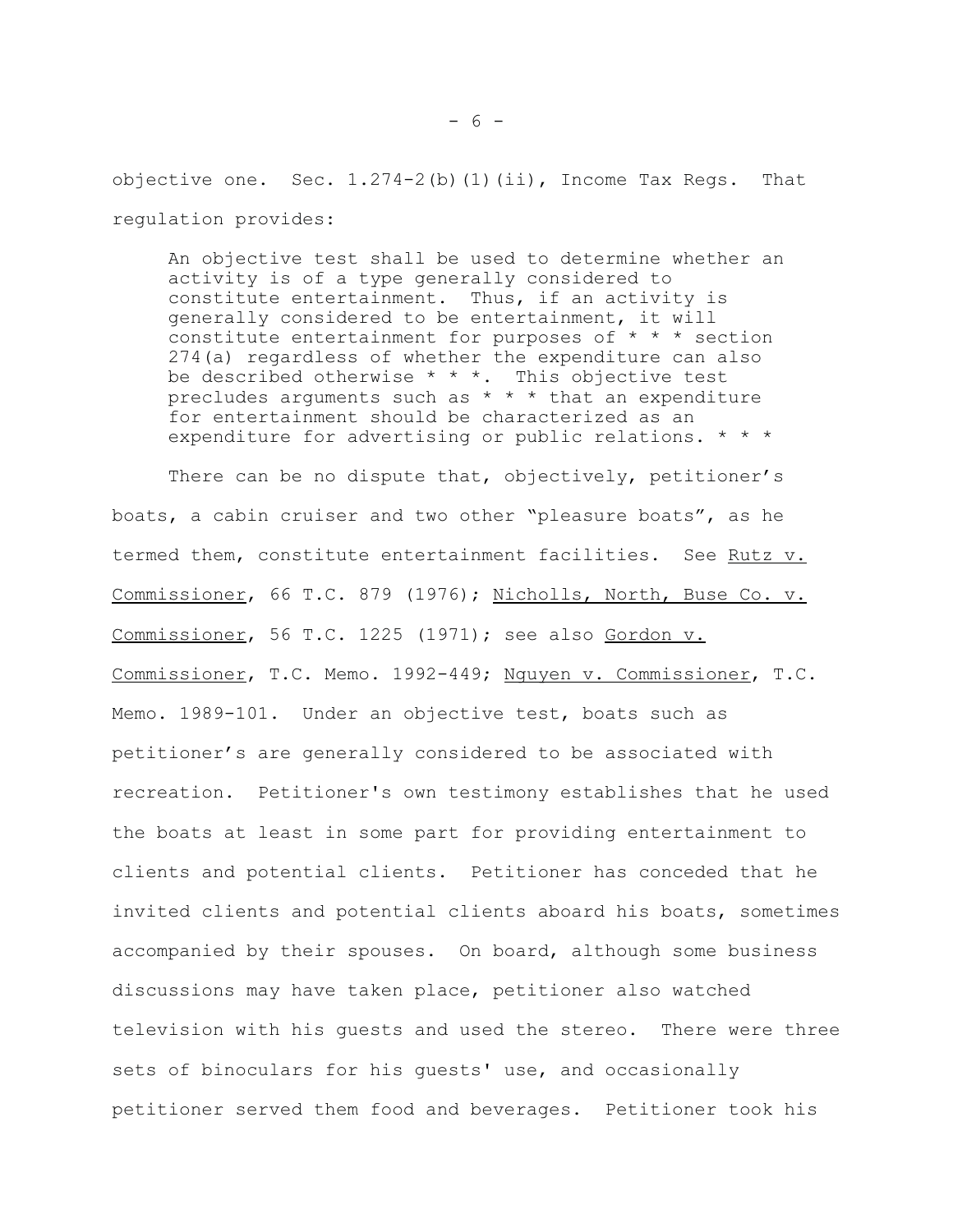clients or other business contacts for rides on San Francisco Bay. He taught one client, a Mr. Labruzzo, how to operate one of the boats.

We conclude that, because the boats meet the objective criteria for entertainment facilities under section 274(a), amounts expended to lease the boats do not qualify as business expense deductions.

Petitioner has testified that the boats were used for substantial business purposes in that he conducted meetings with clients or potential clients. He maintains that the boats were, in effect, second offices, the location of which was more convenient for some clients. Such testimony is unavailing. The 1978 amendment of section  $274(a)(1)(B)$ , which is applicable here, "indicates that any use of the facility, no matter how small, in connection with entertainment is fatal to the claimed deduction." Ireland v. Commissioner, 89 T.C. 978, 983 (1987); see Gordon v. Commissioner, supra. The legislative history accompanying the 1978 amendment to section 274 recognized "that some legitimate business expenses may be incurred with respect to entertainment facilities". S. Rept. 95-1263 (1978), 1978-3 C.B. (Vol. 1) 321, 472. Congress nevertheless disallowed the deduction of such expenses in view of the significant opportunities for abuse that had existed when such deductions were permitted for entertainment facilities. Id. Moreover, although there are some exceptions to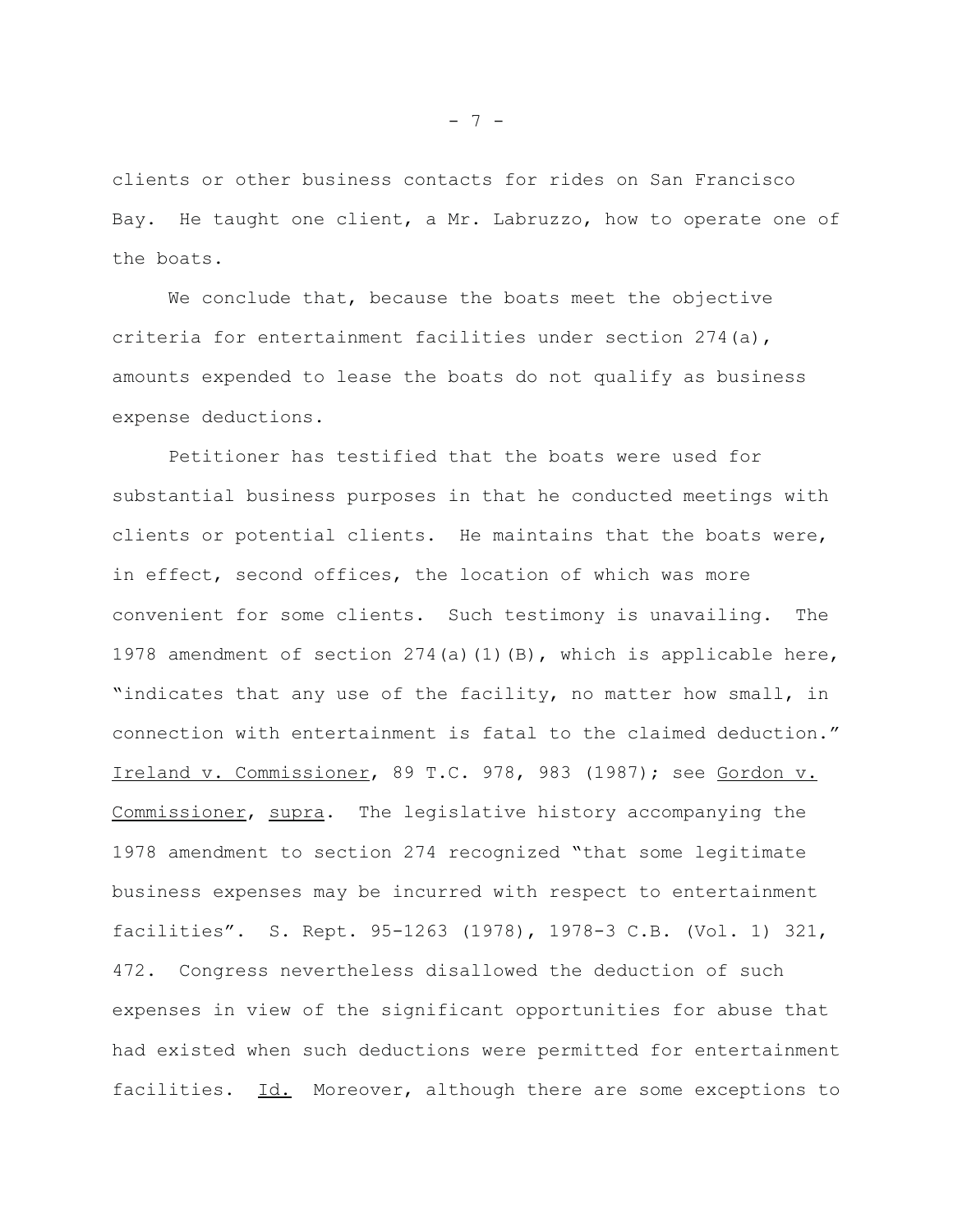the disallowance provisions of section  $274(a)(1)(B)$ , see, e.g., section  $274(e)$ , none applies here. The expenses of leasing the boats are not deductible.<sup>4</sup>

Petitioner alternatively contends that, if the corporation is not allowed to deduct the boat lease payments, we should accord him some relief because, as a result of the disallowance, he is being taxed twice on the same income. He points out that the disallowance of his corporation's boat lease deductions increases the passthrough income he is required to report on his individual returns by the amount of the deductions. Because the

The requirement that the taxpayer's statements be corroborated will insure that no deduction is allowed solely on the basis of his own unsupported, selfserving testimony. \* \* \*

Generally, the substantiation requirements of the bill contemplate more detailed recordkeeping than is common today in business expense diaries. \* \* \*

<sup>4</sup> Petitioner argued at trial and on brief that his substantiation of the business use of the boats met the requirements of sec. 274(d). We disagree. Sec. 274(d) requires a taxpayer to demonstrate the amount, the time and place, and the business purposes which give rise to his claimed business entertainment expenses "by adequate records or by sufficient evidence corroborating  $* * *$  [his] own statement". At trial petitioner attempted to present summaries gleaned from office records and prepared by someone on his staff. These summaries failed to meet the requirements for admissibility under Fed. R. Evid. 1006. Moreover, they failed to include information with respect to the business purpose of the boat utilizations. See S. Rept. 1881, 87th Cong., 2d Sess. (1962), 1962-3 C.B. 707, 741:

Thus, the boat lease deductions run afoul of both the substantiation requirements of sec. 274(d) and the prohibition of sec.  $274(a)(1)(B)$ .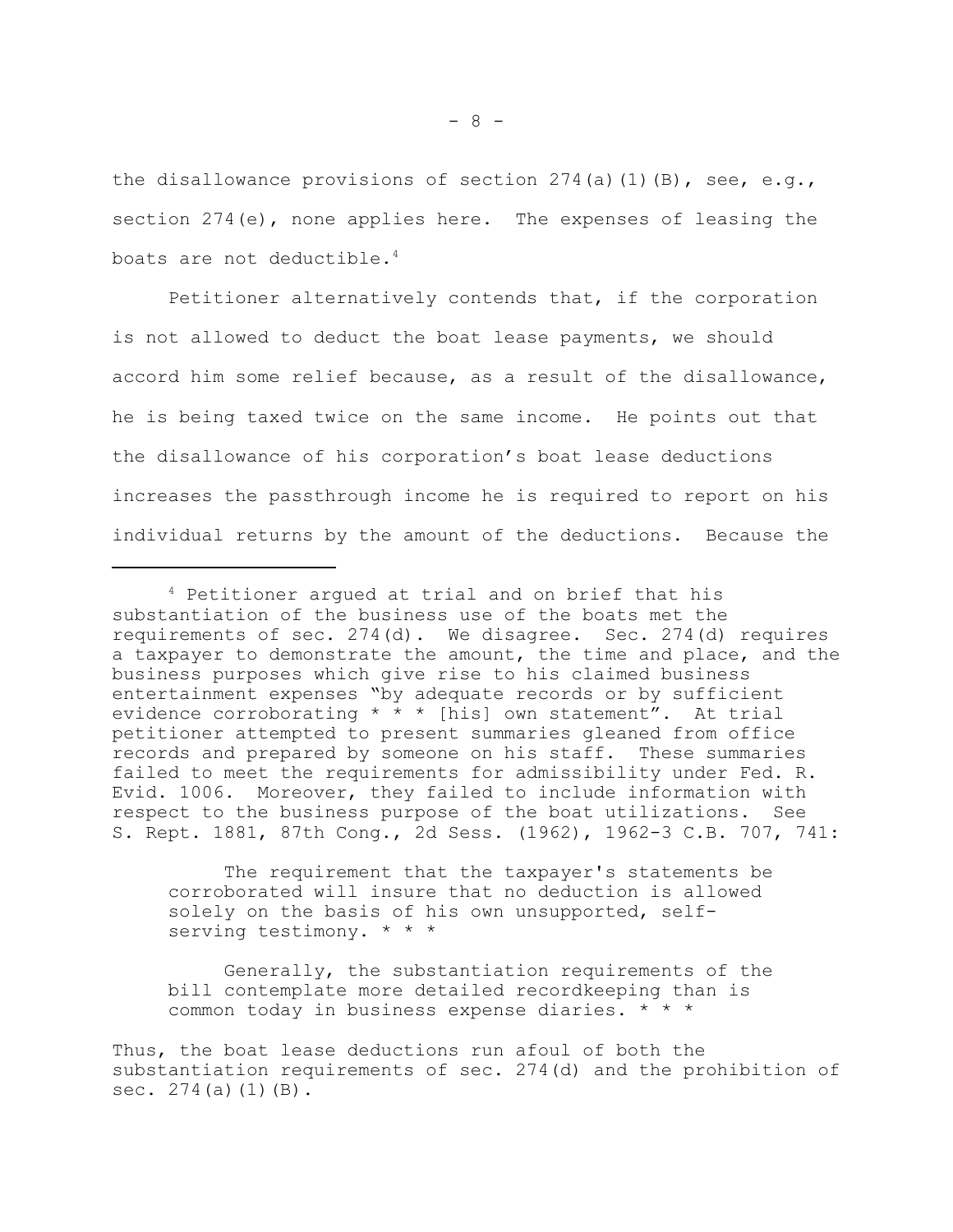corporation is an S corporation, he, and not the corporation, is liable for payment of income taxes on the resulting additional income. See secs. 1363(a), 1366. Petitioner further points out that, as the lessor of the boats to the corporation, he has previously reported the amount of the boat lease payments as income on his individual returns. Thus, he concludes, disallowance of the deductions at issue results in his being taxed twice on the same income.<sup>5</sup> To prevent this result, he argues that his individual income for the years at issue should be reduced by the amount that he reported as boat lease income (that is, net of deductions previously claimed by him against that income). $6$ 

We note at the outset that petitioner is selective in his objection to double taxation. On the returns as filed for the years at issue, petitioner took positions with respect to the

<sup>5</sup> We note that the additional income of petitioner's S corporation resulting from the disallowance of the boat lease deductions does not equal the boat lease net income reported by petitioner in his individual capacity, because petitioner took deductions for repairs, maintenance, insurance, interest, taxes, docking fees, and depreciation against the boat lease income reported on his individual returns.

 $6$  At trial petitioner submitted amended returns for the years at issue, apparently reflecting the removal of net boat lease income (after deductions previously taken for interest, maintenance, depreciation, etc.) from his individual returns. We treated these submissions as petitioner's motion for leave to amend petition, which we granted to permit consideration of petitioner's claim that his income should be reduced by the amount reported as net boat lease income.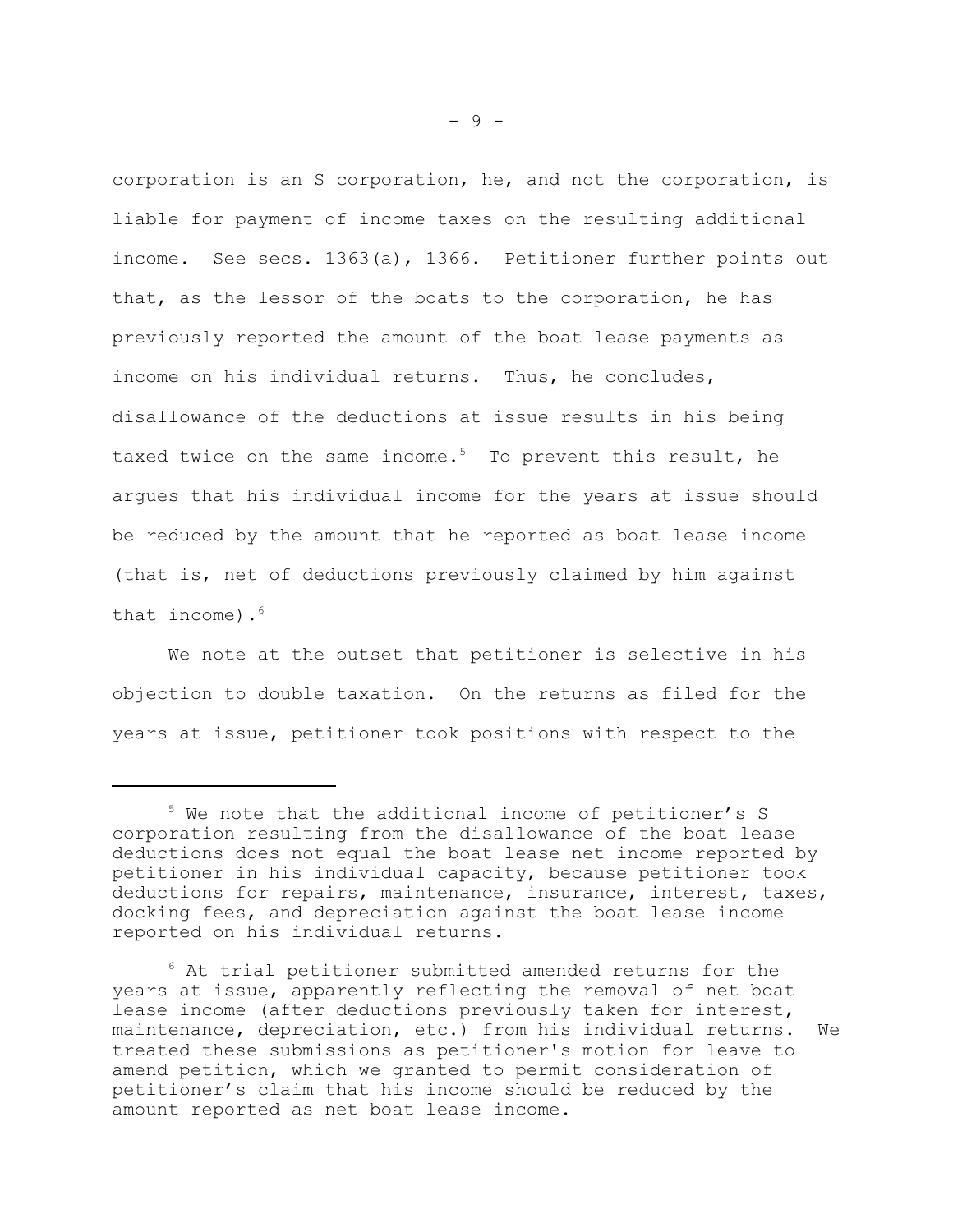boat lease transactions that subjected him to the same kind of double taxation that is the basis for his complaint herein. On such returns, petitioner's corporation deducted only 80 percent of the lease payments it made to him (as required by section 274(n)), whereas petitioner reported as income on his individual return 100 percent of the lease payments, albeit reduced by the expense deductions associated with providing the boats. Thus, to the extent of 20 percent of the lease payments, there was no reduction in the passthrough income from his corporation to offset the lease income he reported in his individual capacity as a lessor. Apparently petitioner structured the transaction to produce, and was willing to accept, such double inclusion of income so long as its magnitude was exceeded by the otherwise unallowable deductions for the costs associated with the boats that he was able to deduct as a lessor.

We believe petitioner's argument fails to take into account two basic principles. First, the separate existence of corporations is firmly established under the tax law. Moline Properties, Inc. v. Commissioner, 319 U.S. 436 (1943). Second, the business of a corporation--including that of an S corporation--is separate and distinct from that of its shareholders. Deputy v. duPont, 308 U.S. 488, 494 (1940); Durando v. United States, 70 F.3d 548, 551-552 n.9 (9th Cir. 1995); see Crook v. Commissioner, 80 T.C. 27, 32 (1983), affd.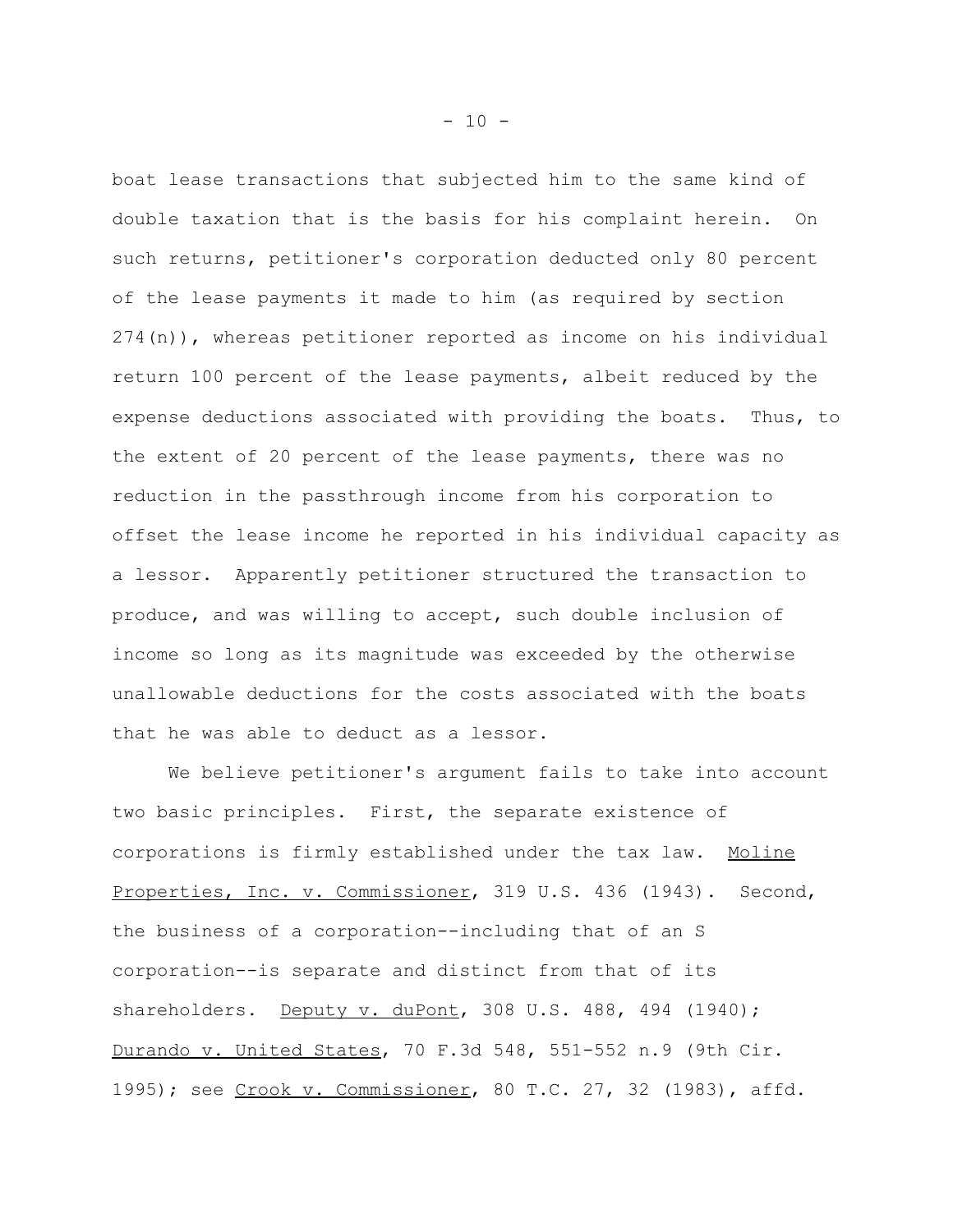without published opinion 747 F.2d 1463 (5th Cir. 1984). Accordingly, "Apart from certain situations permitting the lifting of the corporate veil, the corporate entity and the legal consequences flowing therefrom are controlling." Amorient, Inc. v. Commissioner, 103 T.C. 161, 169 (1994). In view of these fundamental principles, courts have consistently required shareholders to treat income received as passthroughs from their S corporations as distinct from income the same shareholders received for providing personal services to their corporations. This requirement applies even though the shareholders, and not their corporations, are liable for their pro rata shares of corporate income on their individual income tax returns. See, e.g., Durando v. United States, supra (passthrough income from an S corporation is not net earnings from self-employment for purpose of computing Keogh plan deductions); Crook v. Commissioner, supra (passthrough income of S corporation is dividend income, not wages or salary, to its shareholders for purposes of investment interest deductions); Ding v. Commissioner, T.C. Memo. 1997-435 (for purposes of selfemployment tax, passthrough losses from an S corporation cannot be used to reduce shareholder's self-employment income paid by the corporation). As the Court of Appeals for the Ninth Circuit has explained, it is improper

to treat income earned by a corporation through its trade or business as though it were earned directly by

 $- 11 -$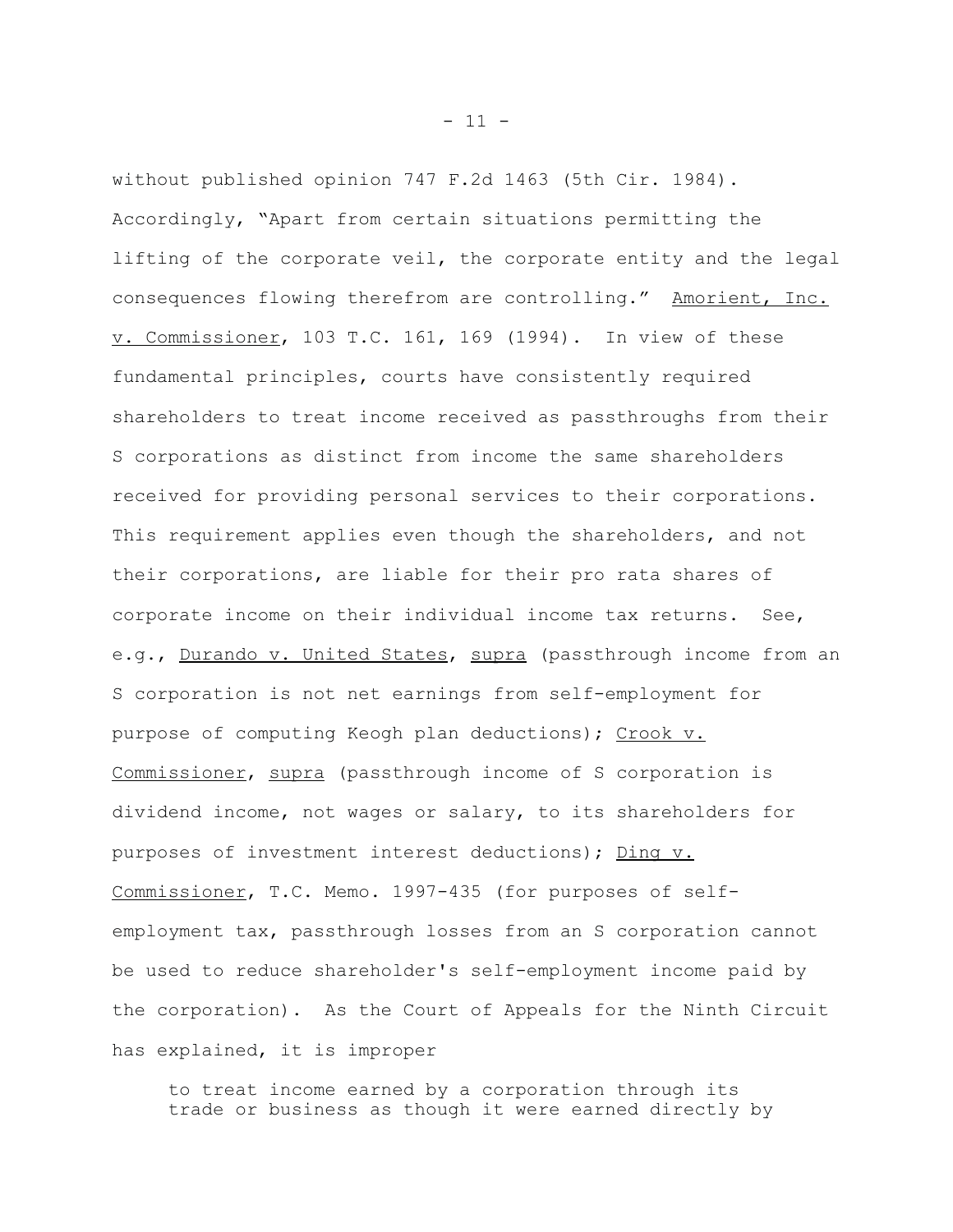its shareholders, even when, as here, the shareholders' services helped to produce that income. An S corporation's income passes through to its shareholders not because they helped to create that income, but because they are shareholders. [Durando v. United States, supra at 552.]

Here petitioner had accession to taxable income from two separate sources--one, as passthrough income from his S corporation, and the other as rental income from his individual activity of leasing boats to his corporation. The impact on petitioner, as a shareholder, of the disallowance of his S corporation's deductions for the boat lease payments under section 274 is unrelated to his recognition of income as a lessor with respect to those same payments. "[S]ection 274 does not affect the includability of an item in, or the excludability of an item from, the gross income of any taxpayer." Sec. 1.274-1, Income Tax Regs. The separate existence of petitioner's S corporation means that petitioner as an individual generally can enter a transaction with the corporation as if he were unrelated to it, which petitioner has chosen to do in the case of the boat leasing transactions, but as a consequence petitioner's distinct positions as shareholder and as unrelated lessor with respect to the corporation must be kept separate for tax purposes.

The taxable incomes of a shareholder and his S corporation are computed separately, even though the corporation's taxable income is passed through to, and the tax thereon imposed upon, the shareholder. See sec. 1363(a) and (b). This separate

 $- 12 -$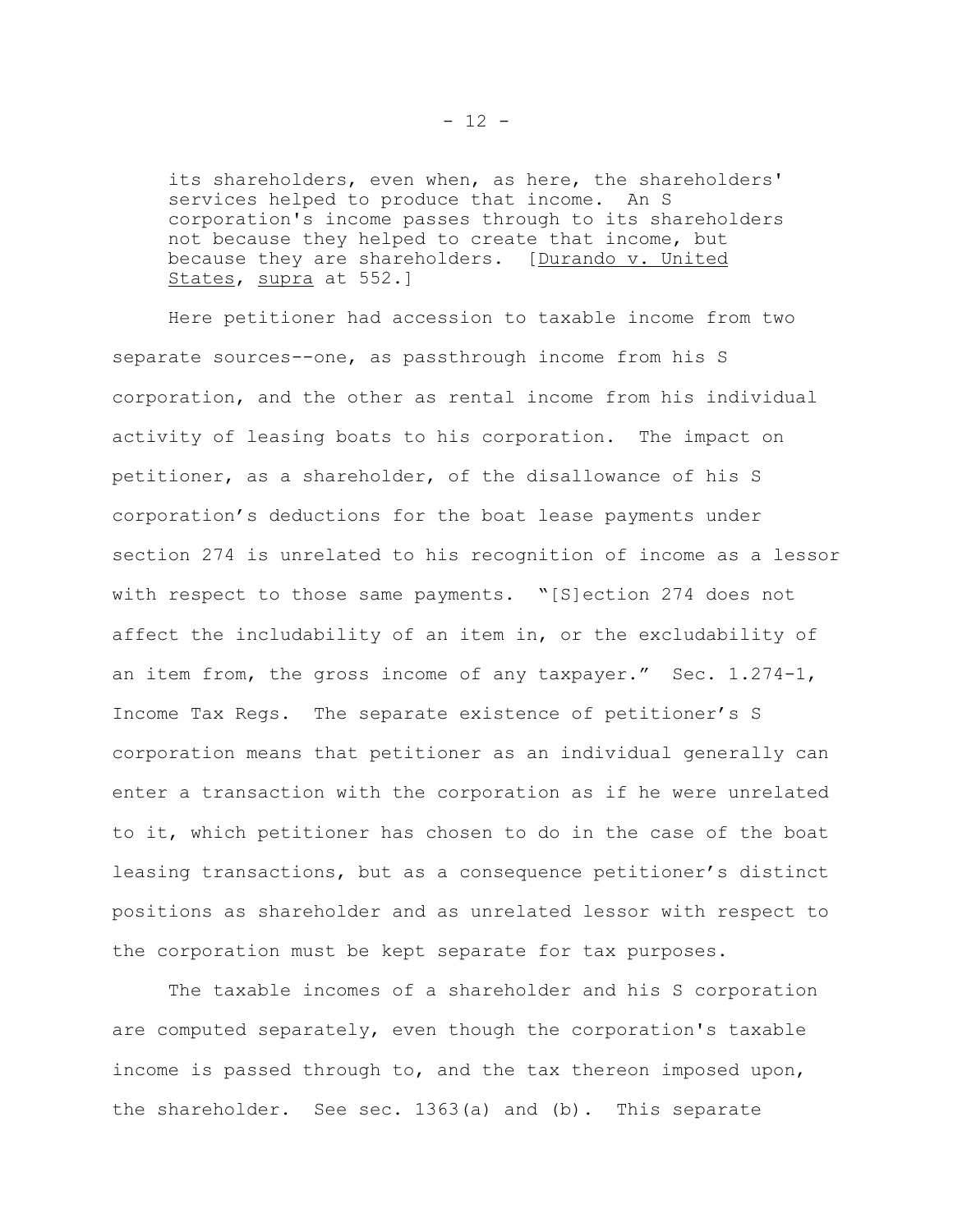computation of taxable income means that the disallowance of a deduction for a lease payment by the lessee-corporation has no impact on the lessor-shareholder's recognition of the lease payment as income. "There is no necessary correlation between the payor's right to a deduction for a payment and the taxability of the payment to the recipient." 1 Mertens, Law of Federal Taxation, sec. 5A.11, at 22 (1998 rev.); see also Smith v. Manning, 189 F.2d 345 (3d Cir. 1951); Sterno Sales Corp. v. United States, 170 Ct. Cl. 506, 345 F.2d 552 (1965); Reynard Corp. v. Commissioner, 30 B.T.A. 451 (1934); Mosby v. Commissioner, T.C. Memo. 1984-90; Zeunen Corp. v. United States, 227 F. Supp. 952 (E.D. Mich. 1964). This separate treatment of a payment's deductibility and recognition as income obtains even where the payor and payee are a corporation and its sole shareholder, Reynard Corp. v. Commissioner, supra; Mosby v. Commissioner, supra; a parent corporation and its wholly owned subsidiary, Zeunen Corp. v. United States, supra; or two wholly owned subsidiaries of a common parent. Sterno Sales Corp. v. United States, supra. Petitioner has taxable income arising from two capacities, as leasing income from his individual activity of leasing boats and as a shareholder receiving the passthrough income of his S corporation conducting a law practice.

Petitioner contends that the "tax benefit rule" provides the relief he seeks--that is, the exclusion of the boat lease income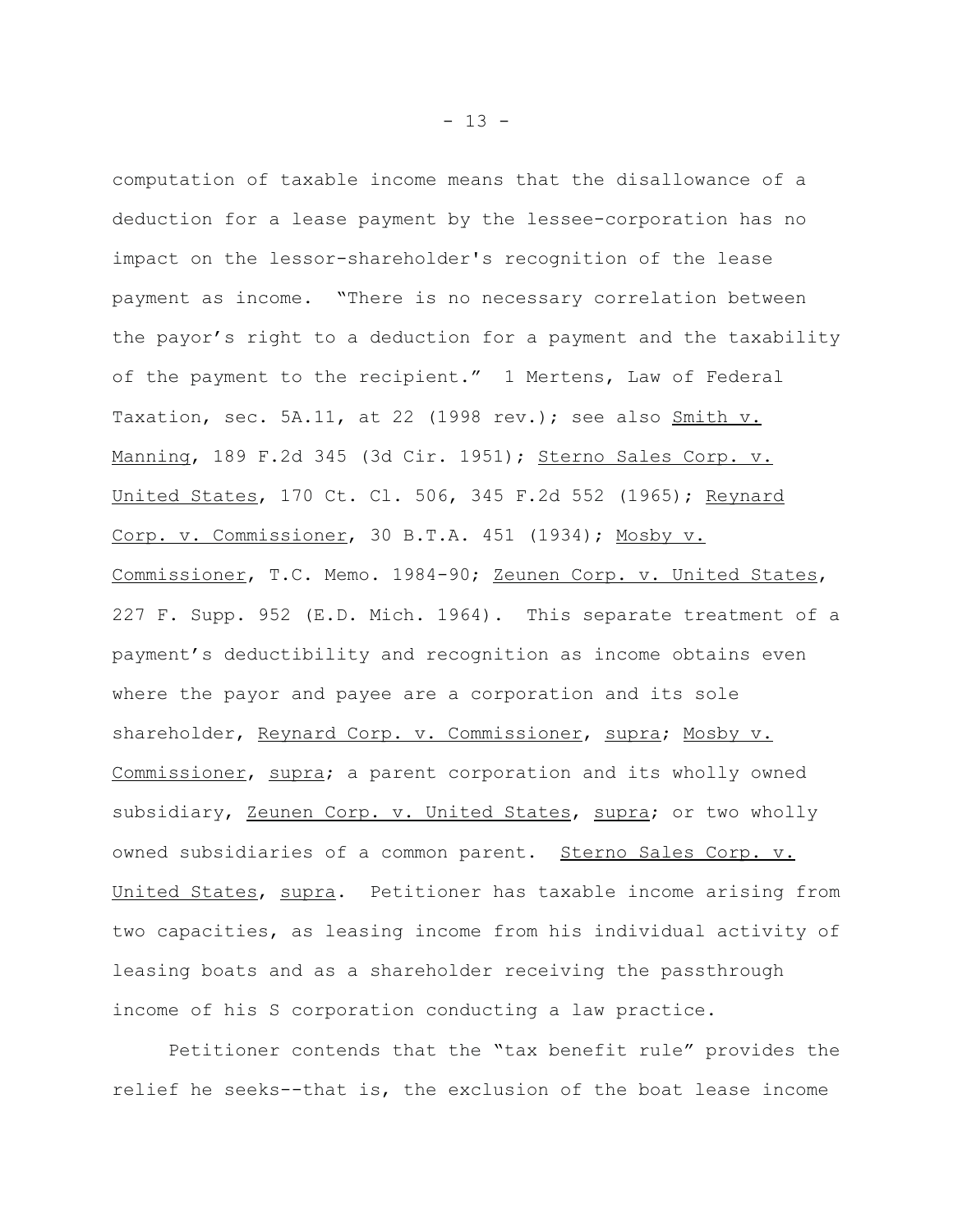from his individual income. He claims that the disallowance of the corporation's boat lease deductions entitles him to exclude the boat lease income from the income reported on his individual return.

Petitioner misreads the scope of the tax benefit rule. The tax benefit rule permits a taxpayer to exclude from taxable income the amount received as a recovery of an amount deducted in an earlier year, but only to the extent that the deducted amount did not give rise to a tax benefit in that earlier year. Dobson v. Commissioner, 320 U.S. 489, 505-506 (1943); see Hudspeth v. Commissioner, 914 F.2d 1207 (9th Cir. 1990), revg. and remanding on other ground T.C. Memo. 1985-628. Petitioner's receipt of the income he received as lessor is not a "recovery" within the meaning of the tax benefit rule; it was not "fundamentally inconsistent" with the corporation's taking a deduction. See Hillsboro Natl. Bank v. Commissioner, 460 U.S. 370, 383 (1983). Nor does the tax benefit rule permit a taxpayer to offset the impact of one adjustment against another where both pertain to the same taxable year. As the Supreme Court explained in Hillsboro Natl. Bank v. Commissioner, supra at 378 n.10:

Changes on audit reflect the proper tax treatment of items under the facts as they were known at the end of the taxable year. The tax benefit rule is addressed to a different problem--that of events that occur after the close of the taxable year.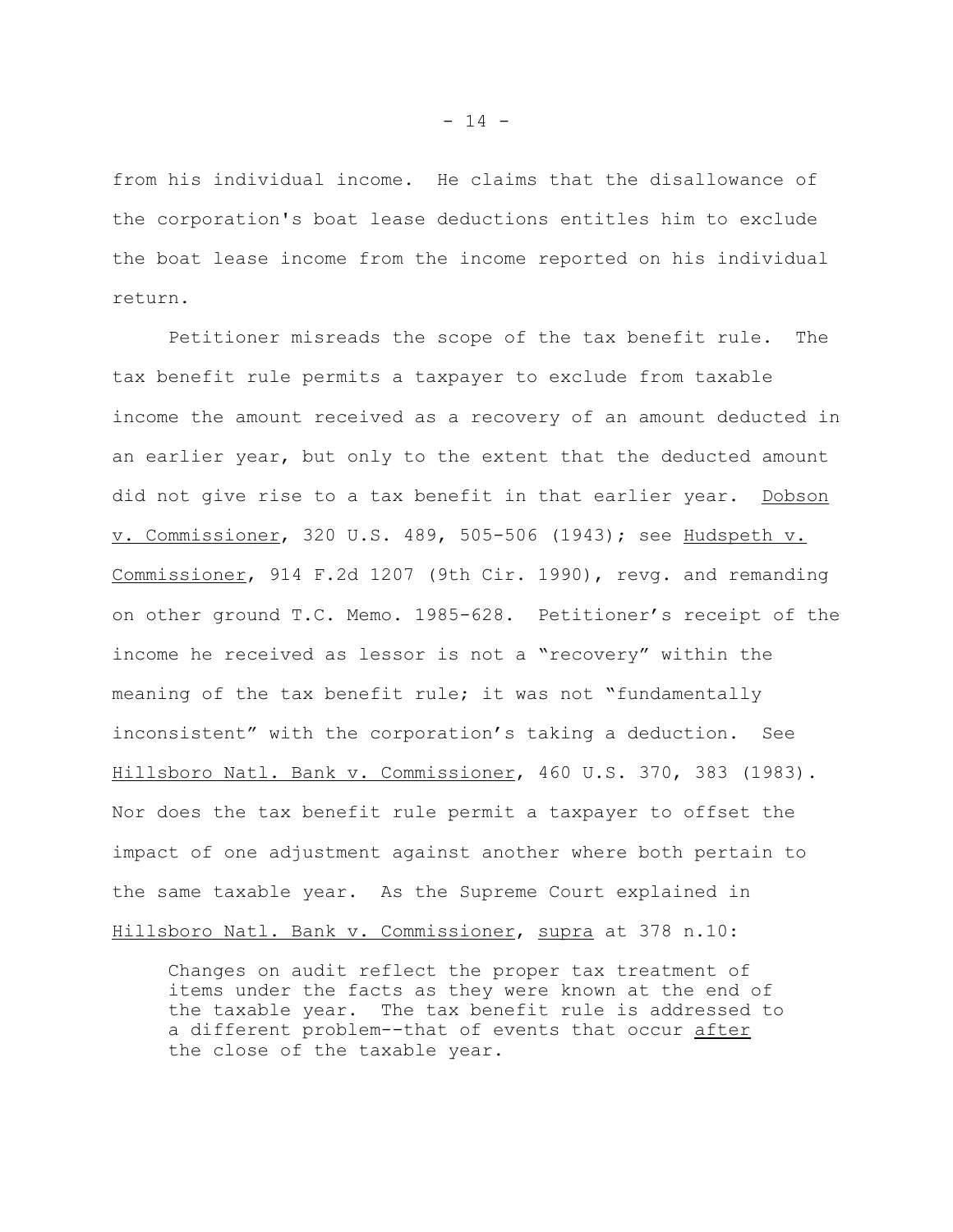In his reply brief, petitioner further invokes the doctrine of equitable recoupment as a basis for the relief he seeks. The doctrine of equitable recoupment applies if "'a single transaction constitutes the taxable event claimed upon and the one considered in recoupment.' The single transaction must also be subject to two taxes based on inconsistent legal theories." Parker v. United States, 110 F.3d 678, 683 (9th Cir. 1997); Kolom v. United States, 791 F.2d 762, 767 (9th Cir. 1986).

Assuming, without deciding, that we have jurisdiction to apply the doctrine and that it was properly raised by petitioner, petitioner's situation fails to qualify for equitable recoupment. Although a "single transaction"--the lease of boats--is involved, petitioner participates in that transaction in two capacities: as lessor/payee and as sole shareholder of the lessee/payor, due to the separate recognition of the corporate entity. The taxes he pays in each capacity are not based on "inconsistent theories". The disallowance to the payor of a deduction is not inconsistent with the payee's receipt of income in respect of the same payment.

In the final analysis, there is no reason to reduce petitioner's income by the amount he reported from leasing his boats to his corporation. The fact that petitioner misconstrued the tax effects of doing business both individually and through a corporation does not provide a basis to ignore the tax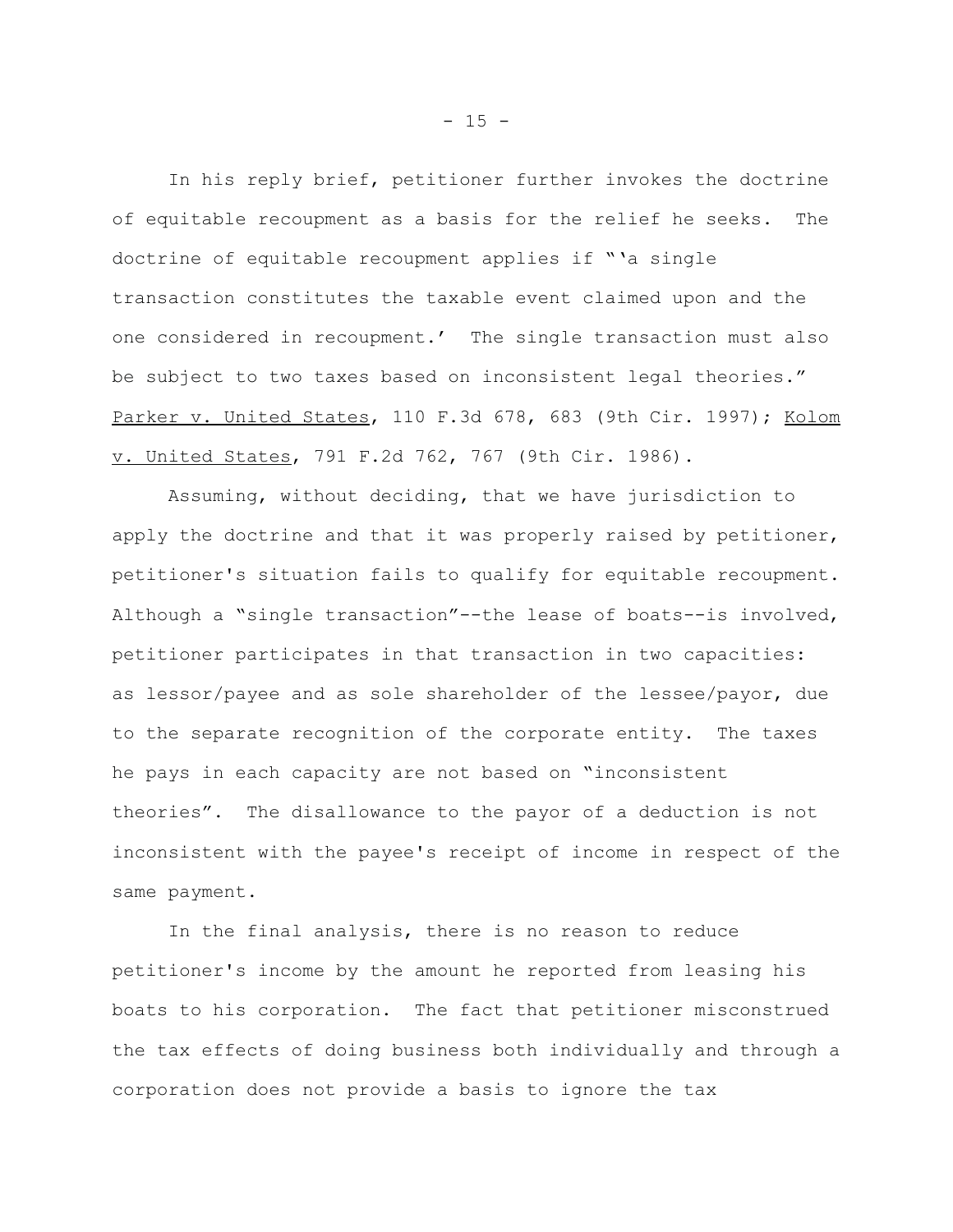consequences of doing so. Petitioner chose to employ the corporate form, and "having elected to do some business as a corporation, he must accept the tax disadvantages." Higgins v. Smith, 308 U.S. 473, 477-478 (1940). He also chose to obtain the use of boats for his business through a leasing transaction, and

while a taxpayer is free to organize his affairs as he chooses, nevertheless, once having done so, he must accept the tax consequences of his choice, whether contemplated or not and may not enjoy the benefit of some other route he might have chosen to follow but did not. \* \* \* [Commissioner v. National Alfalfa Dehydrating & Milling Co., 417 U.S. 134, 149 (1974); citations omitted.]

We hold that petitioner is liable for the deficiencies determined by respondent<sup>7</sup> and cannot exclude the boat lease income from his individual returns.

We must additionally decide whether petitioner is liable for accuracy-related penalties under section 6662(a) and (b)(1) for each of the years at issue. These sections provide that if any portion of an underpayment of tax is attributable to negligence or disregard of rules or regulations, there shall be added to the tax an amount equal to 20 percent of the underpayment which is so attributable. The term "negligence" includes any failure to make a reasonable attempt to comply with the statute, and the term

 $7$  It appears, however, that respondent may have disallowed a greater amount than was actually deducted as boat rental expense on the corporation's return for its taxable year ended May 31, 1992. We expect the parties to address this matter in their Rule 155 computations.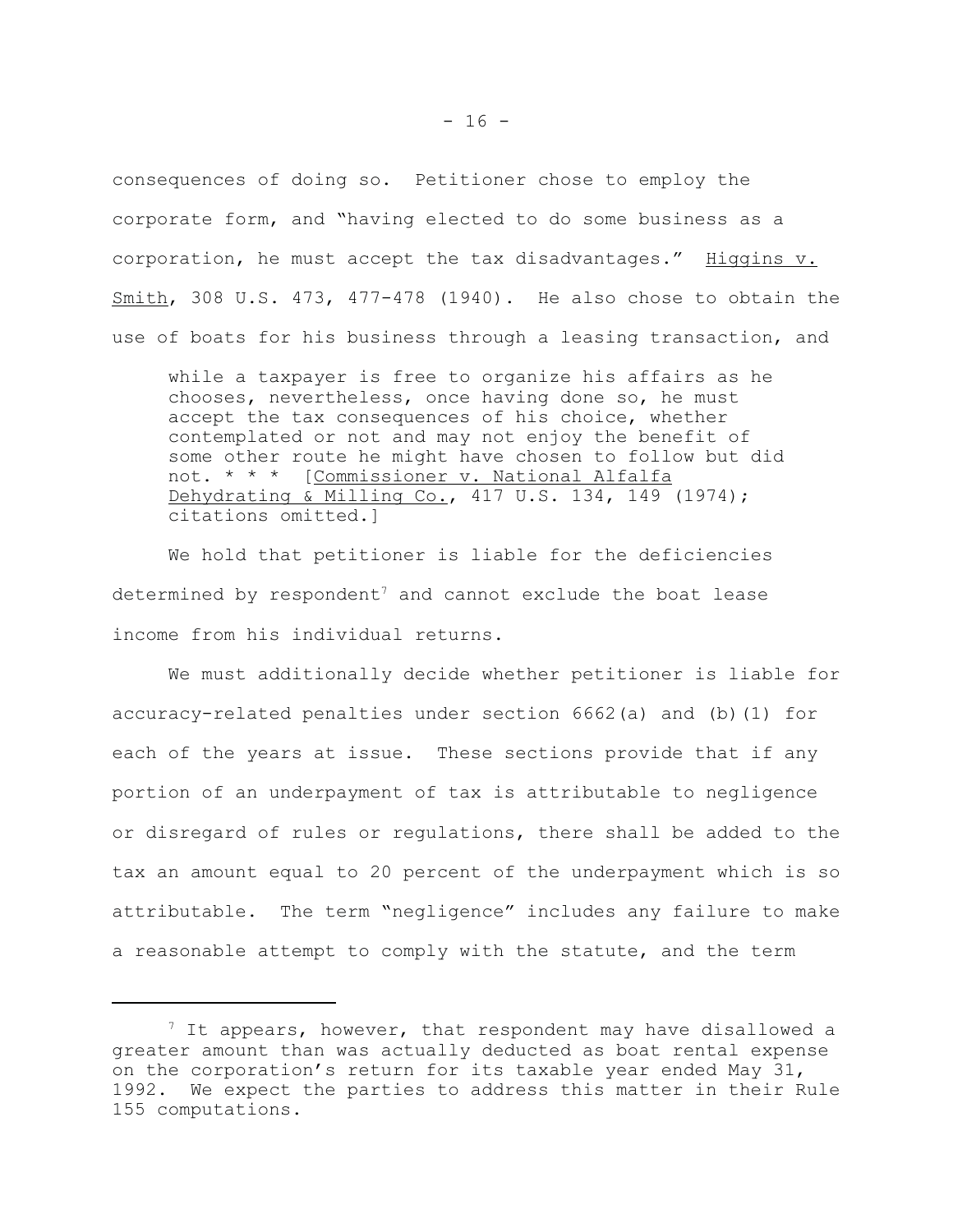"disregard" includes any careless, reckless, or intentional disregard. Sec. 6662(c).

Petitioner bears the burden of proving that respondent's determination as to the accuracy-related penalties is in error. Rule 142(a). Petitioner argues that respondent has waived the penalties by not addressing them at trial. Petitioner is mistaken. The issue of the penalties arose in the pleadings, and petitioner retained the burden of proving the penalties inapplicable, regardless of whether the issue was addressed at trial. See Bixby v. Commissioner, 58 T.C. 757, 791 (1972).

In this case, petitioner, an attorney, repeatedly caused his wholly owned S corporation to deduct expenses relating to entertainment facilities without regard to the explicit prohibition of such deductions in the Internal Revenue Code. Petitioner's attempt to treat the rent for two Donzi powerboats and a cabin cruiser as business expenses of his law practice strikes us as the kind of abuse that Congress sought to curb in enacting the absolute prohibition on entertainment facilities deductions contained in section 274(a)(1)(B).

Petitioner urges that he conferred with his accountant concerning the boat leasing activities. We are not persuaded that this action suffices to avoid the negligence penalties. Reliance upon disinterested expert advice may satisfy the prudent person standard, but only when the taxpayer has shown that he

- 17 -